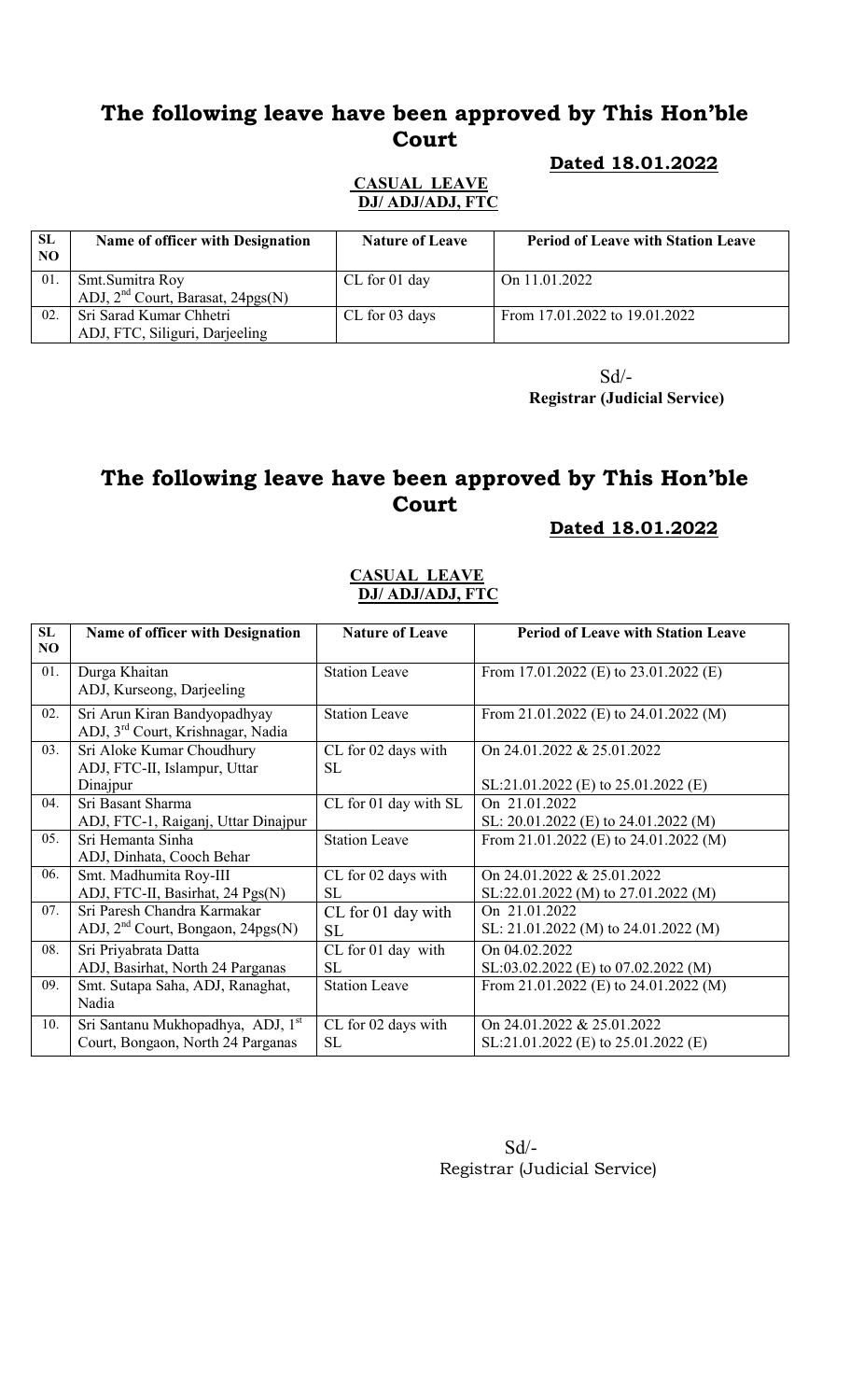## The following leave have been approved by the Hon'ble Judgein-Charge A.D.

### Dated: 18.01.2022

## DJ/ADJ

| SL<br>NO | Name of officer with<br><b>Designation</b>              | <b>Nature of Leave</b>        | <b>Period of Leave with Station Leave</b> |
|----------|---------------------------------------------------------|-------------------------------|-------------------------------------------|
|          |                                                         |                               |                                           |
| 01.      | Sri Subhasis Ghosh<br>DJ, Uttar Dinajpur at             | Quarantine Leave for 12 days  | From 03.01.2022 to 14.01.2022             |
|          | Raiganaj                                                |                               |                                           |
|          |                                                         |                               |                                           |
| 02.      | Sri Ramesh Kumar<br>Pradhan                             | Earned Leave for 05 days      | From 03.01.2022 to 07.01.2022             |
|          | ADJ, 5th Court,                                         |                               |                                           |
|          | Paschim Medinipur                                       |                               |                                           |
| 03.      | Sri Narendra Nath                                       | Quarantine Leave for 10 days  | From 04.01.2022 to 13.01.2022             |
|          | Dasgupta, ADJ, 1 <sup>st</sup><br>Court, Sealdah, South |                               |                                           |
|          | 24 Parganas.                                            |                               |                                           |
| 04.      | Sri Guru Das Biswas                                     | Quarantine Leave for 06 days  | From 10.01.2022 to 15.01.2022             |
|          | ADJ, $2nd$ Court,                                       |                               |                                           |
|          | Berhampore,                                             |                               |                                           |
| 05.      | Murshidabad<br>Smt. Sudeshna De                         | Commuted Leave for 06 days    | From 10.01.2022 to 15.01.2022             |
|          | (Chatterjee)                                            |                               |                                           |
|          | ADJ, 1 <sup>st</sup> Court, Alipore,                    |                               |                                           |
|          | South 24 Parganas                                       |                               |                                           |
| 06.      | Shri Anuruddha Maity,                                   | Extension of Earned Leave for | From 19.12.2021 to 23.12.2021             |
|          | ADJ, $1st$ Court,<br>Darjeeling                         | 05 days                       |                                           |
|          |                                                         |                               |                                           |

#### DJ/ADJ

| <b>SL</b><br>NO | Name of officer with<br><b>Designation</b> | <b>Nature of Leave</b>       | <b>Period of Leave with Station Leave</b>              |
|-----------------|--------------------------------------------|------------------------------|--------------------------------------------------------|
| 07.             | Sri Deepto Ghosh<br>ADJ, $1st$ Court,      | Quarantine Leave for 11 days | From 05.01.2022 to 15.01.2022<br>Suffixing: 16.01.2022 |
|                 | Lalbagh, Murshidabad                       |                              |                                                        |

### CJM/ACJM

| SL<br>N <sub>O</sub> | Name of officer with<br><b>Designation</b>                                                 | <b>Nature of Leave</b>          | <b>Period of Leave with Station Leave</b> |
|----------------------|--------------------------------------------------------------------------------------------|---------------------------------|-------------------------------------------|
| 08.                  | Smt. Sukti Sarker<br>ACJM, Jhargram                                                        | Earned Leave for 09<br>days     | From 27.12.2021 to 04.01.2022             |
| 09.                  | Sri Anil Kumar<br>Kushwaha, ACJM, 2 <sup>nd</sup><br>Court, Baruipur, South<br>24 Parganas | Quarantine Leave for 17<br>days | From 24.12.2021 to 09.01.2022             |
| 10.                  | Smt. Jayati Saha<br>CJM, Nadia,                                                            | Quarantine Leave for 09<br>days | From 07.01.2022 to 15.01.2022             |